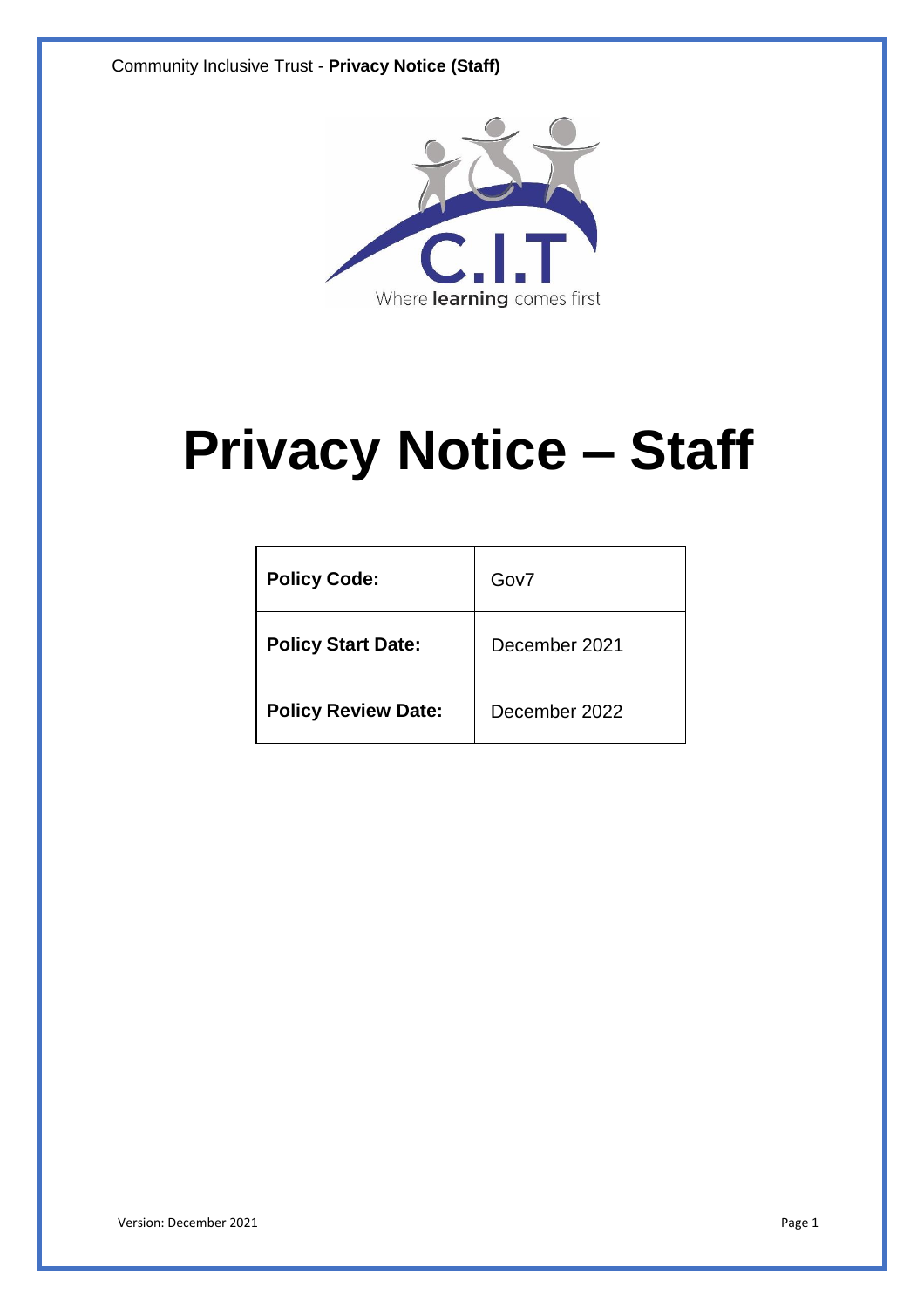# **1. Introduction**

We process personal data relating to those we employ to work at, or otherwise engage to work at, our schools. This is for employment purposes to assist in the running of the schools or to enable individuals to be paid. The collection of this information will benefit both national and local users.

#### **2. The categories of school workforce information that we collect, process, hold and share include:**

- Personal information (such as name, employee or teacher number, National Insurance number);
- Special categories of data including characteristics information such as gender, age, ethnic group;
- Contract information (such as start dates, hours worked, post, roles and salary information);
- Work absence information (such as number of absences and reasons);
- Qualifications (and, where relevant, subjects taught);
- Medical information (such as food allergies or medication needed in an emergency);
- Contact information (such as telephone numbers of contacts that an employee would want the school to contact in an emergency);
- Address information (such as the known contact address to direct correspondence to);
- Payroll information (such as bank account numbers for payment transfers);
- Work-related information for pay progression, career progress, safeguarding and information requests;
- Vehicle information including make, model and registration plate;
- CCTV is in operation for the purpose of staff and student safety;
- Email/Internet monitoring;
- Key fob entry.

# **3. Why we collect and use this information**

We use school workforce data to:

- Enable the development of a comprehensive picture of the workforce is deployed;
- Inform the development of recruitment and retention policies;
- Enable individuals to be paid;
- Work-related information including recent performance management information, references, DBS and any disciplinary/probationary issues;
- To contact you directly when you are not on the premises;
- To contact others known to you, where you have provided their information, in cases where it would be reasonable for us to contact that individual;
- Vehicle information is required due to car parking constraints for internal use only to identify owners of vehicles parked in the Autumn Park;
- CCTV is installed for detection of crime and identifying student behavioural issues to support staff welfare;
- The primary use of email/Internet is for school business purposes but, as per the ICT Acceptable Use policy, incidental personal use is permitted. Due to this, usage will be monitored;
- Key fob data may be used to identify staff presence on site for attendance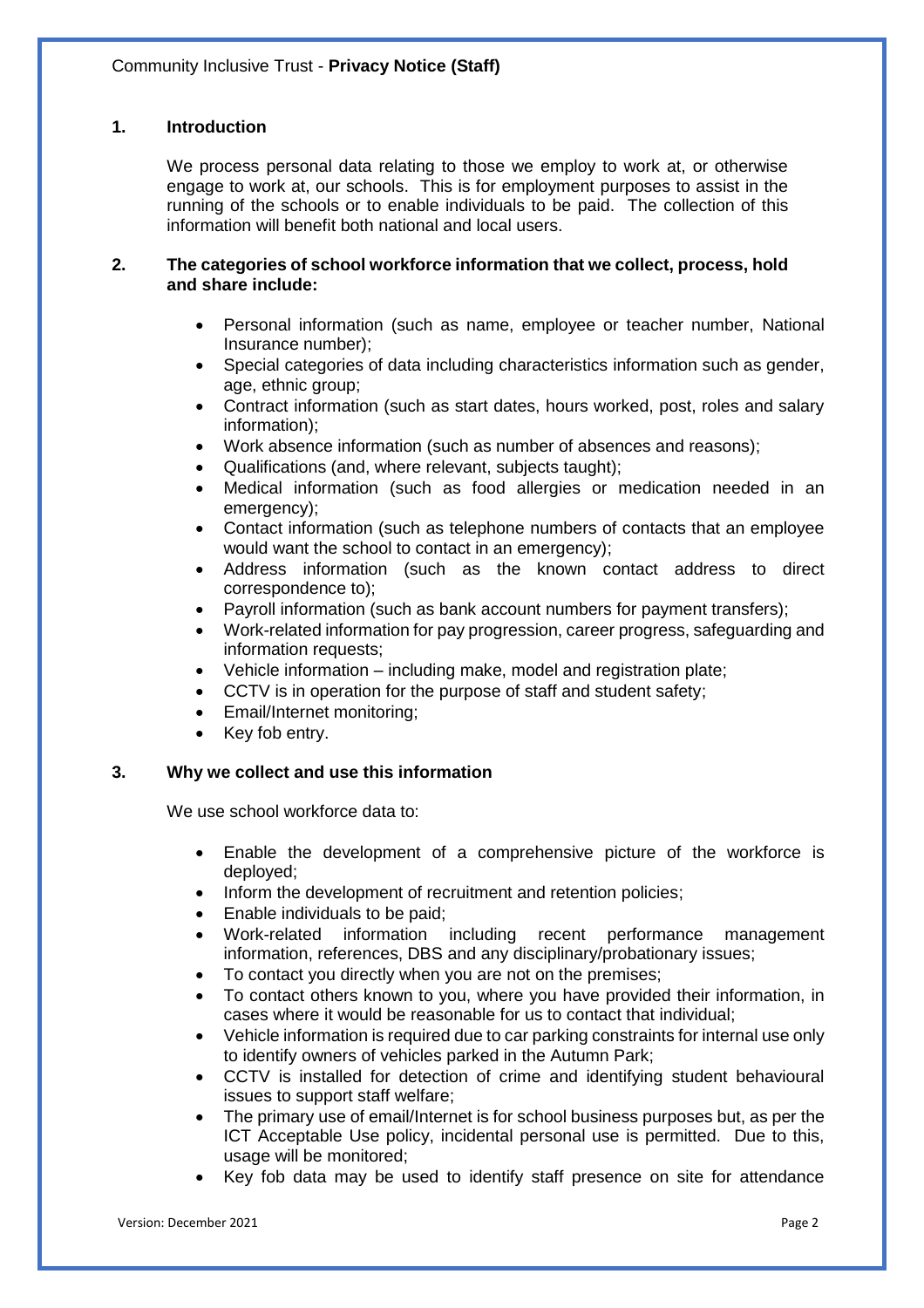purposes and fire drills;

We record telephone calls for monitoring and training purposes.

## **4. The lawful basis on which we process this information**

We collect and use information under Article 6 and Article 9 of the GDPR; this enables the school to process information such as Departmental Censuses under the Education Act 1996 and other such data processes that relate to education provision or payment of the individual.

## **5. Collecting this information**

Whilst the majority of information you provide to us is mandatory, some of it is provided to us on a voluntary basis. In order to comply with Data Protection legislation, we will inform you whether you are required to provide certain school workforce information to us or if you have a choice in this.

## **6. Storing this information**

We hold school workforce data in line with our Data Retention Guidelines, which are available upon request.

## **7. Who we share this information with**

We routinely share this information with:

- Local Authorities;
- The Department for Education (DfE);
- Lincolnshire/national Police authorities.

## **8. Why we share school workforce information**

We do not share information about workforce members with anyone without consent unless the law and our policies allow us to do so.

#### **9. Local Authorities**

We are required to share information about our workforce members with Local Authorities (LAs) under section 5 of the Education (Supply of Information about the School Workforce) (England) Regulations 2007 and amendments.

# **10. Department for Education (DfE)**

We share personal data with the Department for Education (DfE) on a statutory basis. This data sharing underpins workforce policy monitoring, evaluation, and links to school funding/expenditure and the assessment educational attainment.

We are required to share information about our school employees with the DfE under section 5 of the Education (Supply of Information about the School Workforce) (England) Regulations 2007 and amendments.

#### **11. Data collection requirements**

The DfE collects and processes personal data relating to those employed by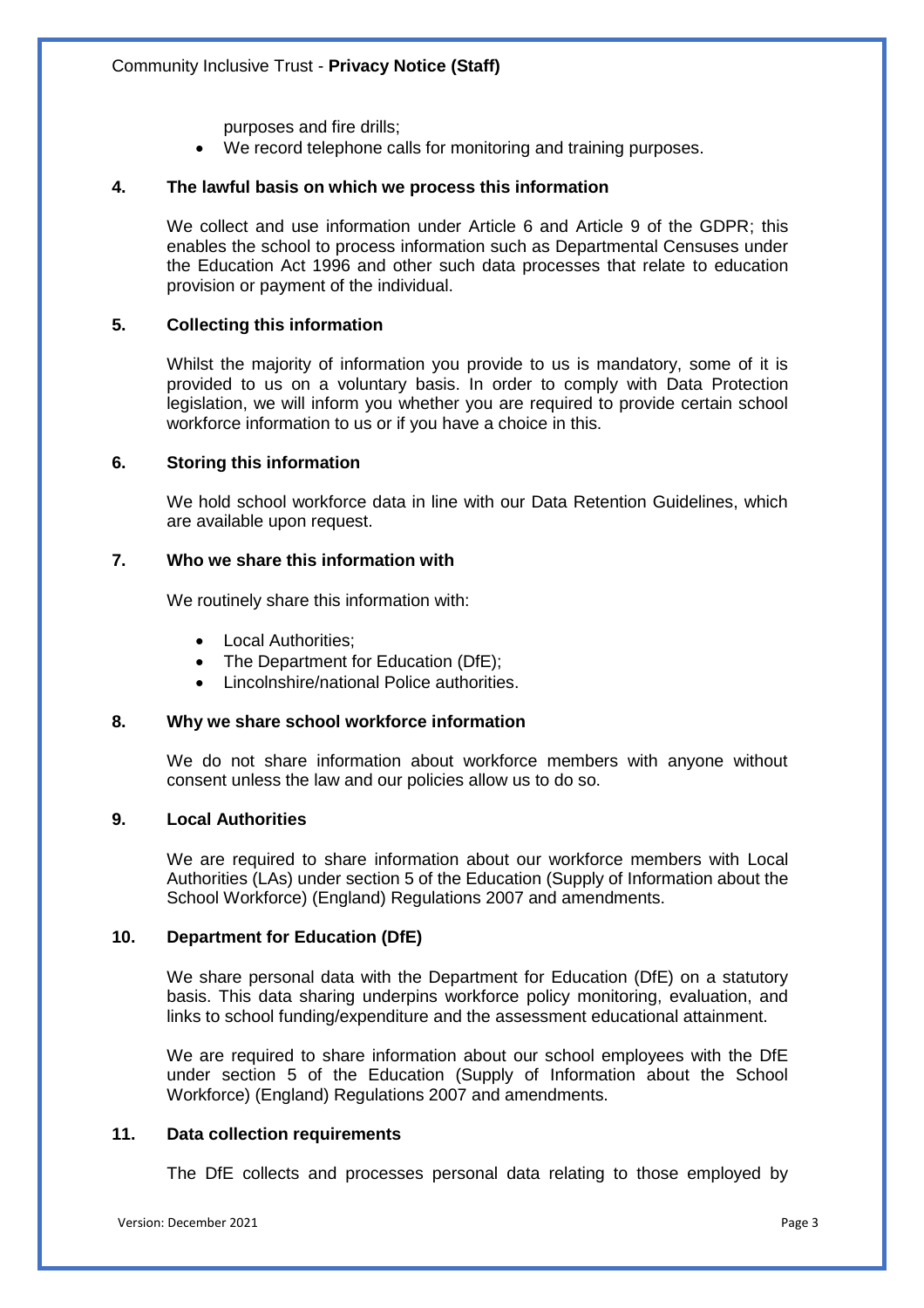schools (including Multi Academy Trusts) and Local Authorities that work in state funded schools (including all maintained schools, all academies and free schools and all special schools including Pupil Referral Units and Alternative Provision). All state funded schools are required to make a census submission because it is a statutory return under sections 113 and 114 of the Education Act 2005.

To find out more about the data collection requirements placed on us by the Department for Education including the data that we share with them, go to <https://www.gov.uk/education/data-collection-and-censuses-for-schools>

The Department may share information about school employees with third parties who promote the education or wellbeing of children or the effective deployment of school staff in England by:

- Conducting research or analysis;
- Producing statistics;
- Providing information, advice or guidance.

The Department has robust processes in place to ensure that the confidentiality of personal data is maintained and there are stringent controls in place regarding access to it and its use. Decisions on whether DfE releases personal data to third parties are subject to a strict approval process and based on a detailed assessment of:

- Who is requesting the data;
- The purpose for which it is required;
- The level and sensitivity of data requested; and
- The arrangements in place to securely store and handle the data.

To be granted access to school workforce information, organisations must comply with its strict terms and conditions covering the confidentiality and handling of the data, security arrangements and retention and use of the data.

For more information about the department's data sharing process, please visit: <https://www.gov.uk/data-protection-how-we-collect-and-share-research-data>

To contact the department:<https://www.gov.uk/contact-dfe>

#### **12. Requesting access to your personal data**

Under Data Protection legislation you have the right to request access to information about you that we hold. To make a request for your personal information, contact:

Mr T Booth, Data Protection Officer, Community Inclusive Trust, Poplar Farm School, Helmsley Road, Grantham NG31 8XF. E-mail: [tom.booth@citacademies.co.uk](mailto:tom.booth@citacademies.co.uk)

You also have the right to:

- Object to processing of personal data that is likely to cause, or is causing, damage or distress;
- Prevent processing for the purpose of direct marketing;
- Object to decisions being taken by automated means;
- In certain circumstances, have inaccurate personal; data rectified, blocked,